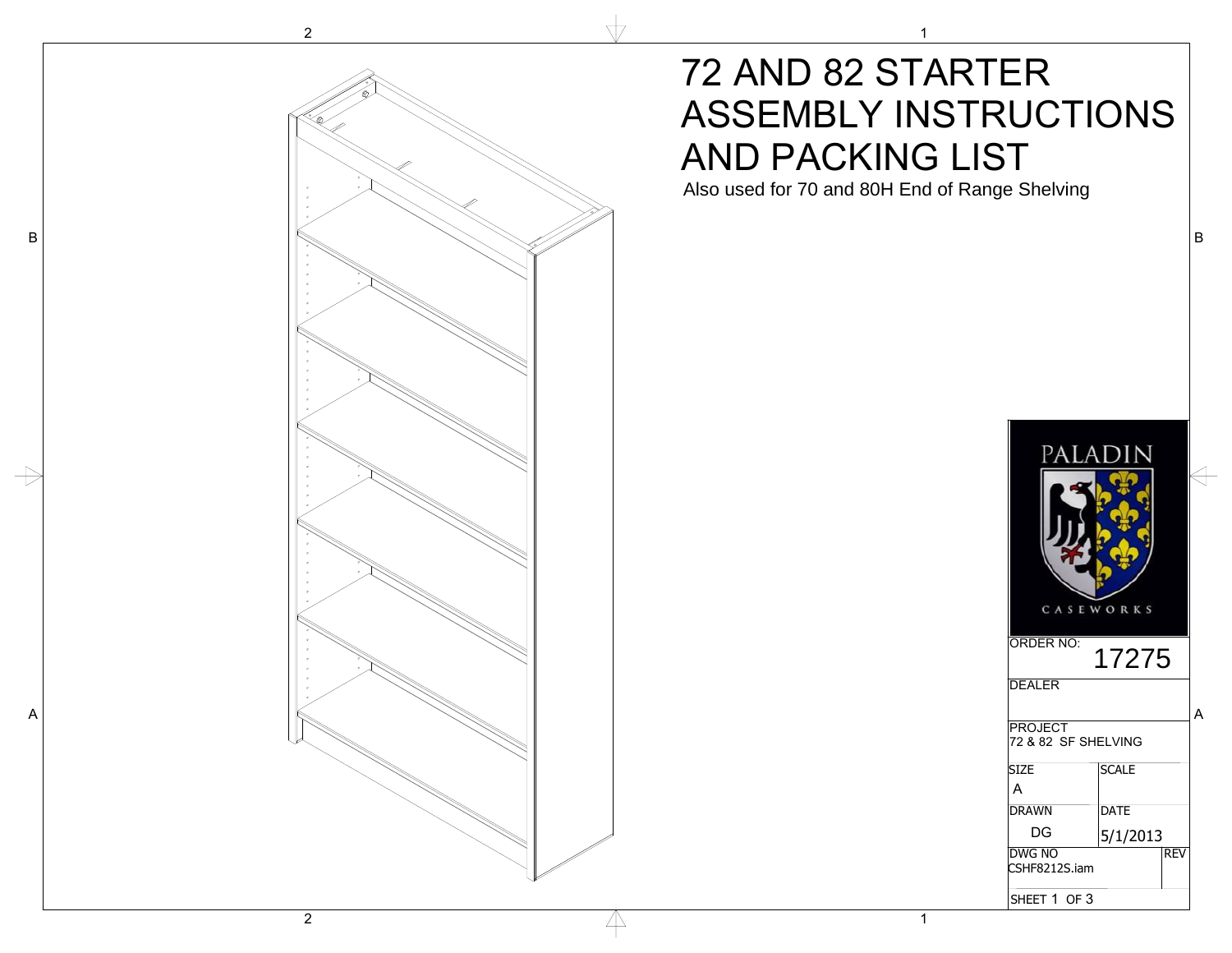|               |                |                | $\overline{2}$                                    | $\sqrt{7}$ | $\mathbf{1}$                                                                                                                          |
|---------------|----------------|----------------|---------------------------------------------------|------------|---------------------------------------------------------------------------------------------------------------------------------------|
|               |                |                | HARDWARE LIST IDI1300                             |            |                                                                                                                                       |
|               | <b>ITEM</b>    | QTY            | <b>DESCRIPTION</b>                                |            |                                                                                                                                       |
|               | $\mathbf{1}$   | $\overline{2}$ | <b>MINI FIX POST</b>                              |            |                                                                                                                                       |
| B             | $\overline{2}$ | $\overline{2}$ | MINI FIX CAM                                      |            | B                                                                                                                                     |
|               | $\mathbf{3}$   | 8              | <b>INSERT 5/16-18</b><br><b>FACTORY INSTALLED</b> |            |                                                                                                                                       |
| $\Rightarrow$ | 4              | 24             | SHELF PIN                                         |            | PALADIN                                                                                                                               |
| $\mathsf{A}$  | $\sqrt{5}$     | 8              | 5/16-18 x 1 3/4 HEX HEAD<br><b>UNC</b>            |            | CASEWORKS<br>ORDER NO:<br><b>DEALER</b><br>JΑ<br><b>PROJECT</b><br>72 & 82 SF SHELVING<br><b>SIZE</b><br><b>SCALE</b><br>$\mathsf{A}$ |
|               | $\,6\,$        | $\bf8$         | 5/16 FLAT WASHER                                  |            | <b>DATE</b><br><b>DRAWN</b><br>DG<br>5/1/2013<br>DWG NO<br>REV<br>CSHF8212S.iam<br>SHEET 2 OF 3                                       |

2

 $\overline{\mathbb{A}}$ 

1

 $\Leftrightarrow$